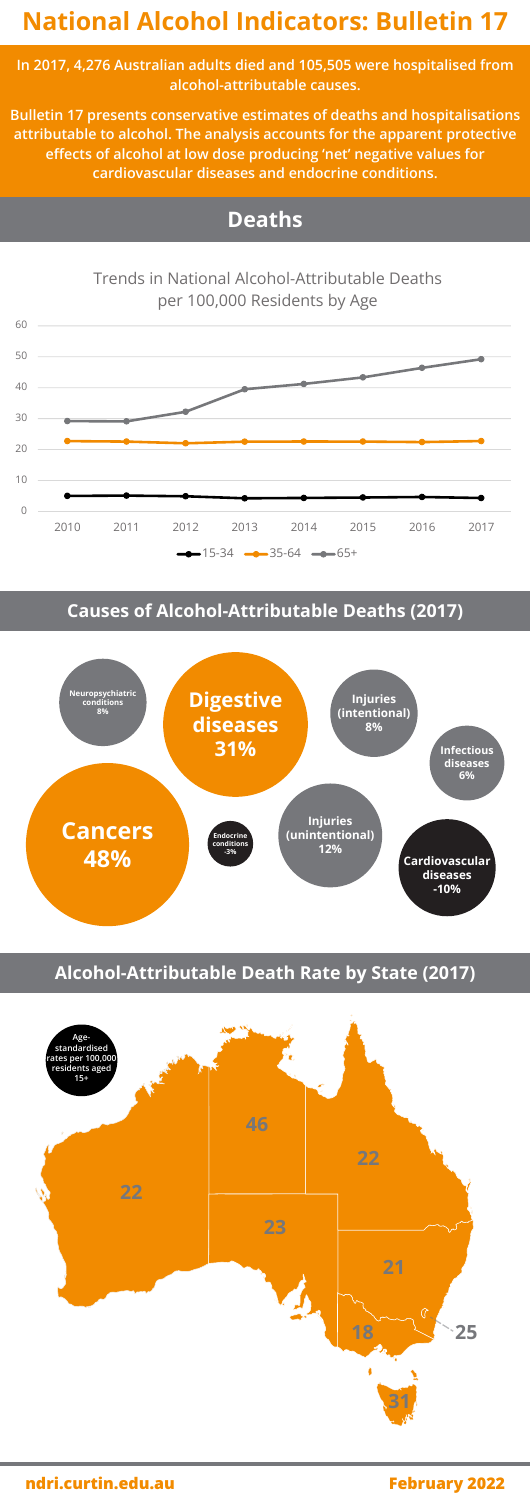# **National Alcohol Indicators: Bulletin 17**

## **Hospitalisations**



## **Causes of Alcohol Hospitalisations by Gender (2017)**



## **Causes of Alcohol Hospitalisations by Age (2017)**



| $15 - 34$                                                                                           | 35-64                                                                                        | $65+$                                                                             |
|-----------------------------------------------------------------------------------------------------|----------------------------------------------------------------------------------------------|-----------------------------------------------------------------------------------|
| 1. Neuropsychiatric<br>conditions<br>2. Injuries<br>(unintentional)<br>3. Injuries<br>(intentional) | 1. Neuropsychiatric<br>conditions<br>2. Injuries<br>(unintentional)<br>3. Digestive diseases | 1. Injuries<br>(unintentional)<br>2. Neuropsychiatric<br>conditions<br>3. Cancers |

### **ndri.curtin.edu.au February 2022**

### **Leading Causes of Alcohol Hospitalisations by Age (2017)**